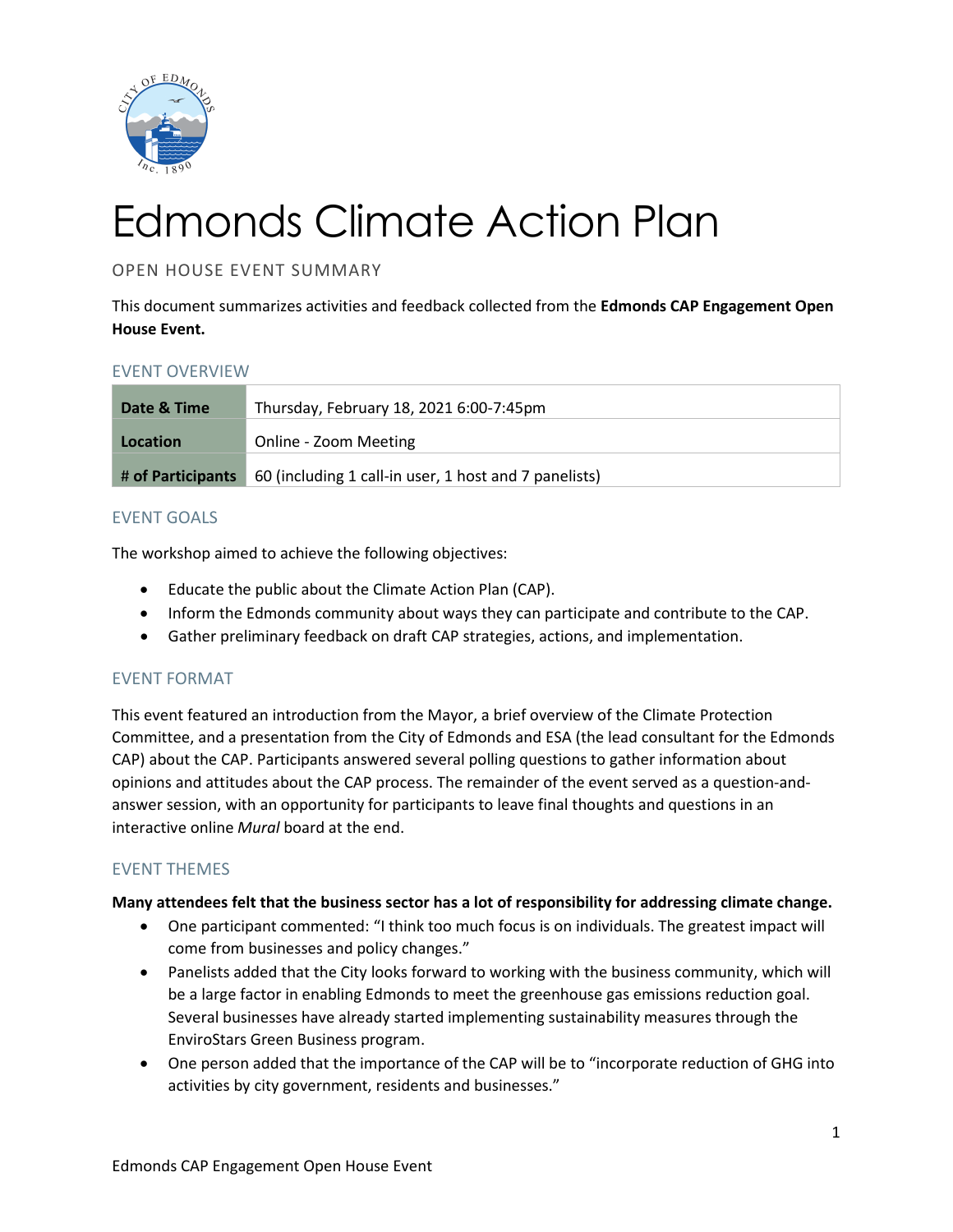

• One attendee asked whether Edmonds has considered partnerships with neighboring cities. The panelists noted that this is a strategy they intend to pursue, collaborating with other cities and the county.

# **Attendees supported the strategies of improving efficiency of both new buildings as well as existing buildings and infrastructure.**

- One person noted that they would like to have local competitions to help meet the goal of improving efficiency of new buildings.
- One person affirmed that reducing electricity consumption and energy intensity of existing buildings by sector "will be a powerful move forward." Another participant added that the City should not forget to "provide resources for business and residential tenants."
- One person asked if the Edmonds government has the authority to mandate no new natural gas hookups in all new building construction, and the panel noted that there are limitations on what city can legally do, but this measure is something they will be watching for and considering.

# **Attendees expressed interest in the transportation strategies for the CAP and encouraged the City to consider how Edmonds might encourage bike and e-bike use.**

- One person "loves" the idea of reducing vehicle miles travelled by improving transit systems. Another suggested that the City "explore a system of alternative modes of travel coordinated with transit" to meet this goal.
- Several participants expressed enthusiasm for electric vehicle changing stations and new bike lane connections to encourage an increase in bike users.
- A participant noted that e-bikes are an important piece in reducing emissions and asked the City to consider supporting this aspect of an alternative transportation plan. The panelists noted that Bikes and e-bikes are an evolving opportunity, and added that ensuring safe bike paths, especially near schools, is an option that they are considering.
- One person asked if the transportation aspect of the CAP includes "adding sidewalks, sidewalk repair/maintenance, and ADA accessibility to make areas more 'walkable'."

# **Several people were interested in strategies involving trees and land management.**

- Two people asked the City to promote tree health in the city, either by stopping mature trees from being clear-cut by developers or by enhancing the tree canopy. Panelists noted that the tree code is focused on retaining more trees when sites are developed, and this code is being considered at City Council right now. Additionally, using trees for carbon sequestration is a strategy that is being considered and will be addressed in the CAP.
- One person suggested that the city consider "purchase of land for food forests."